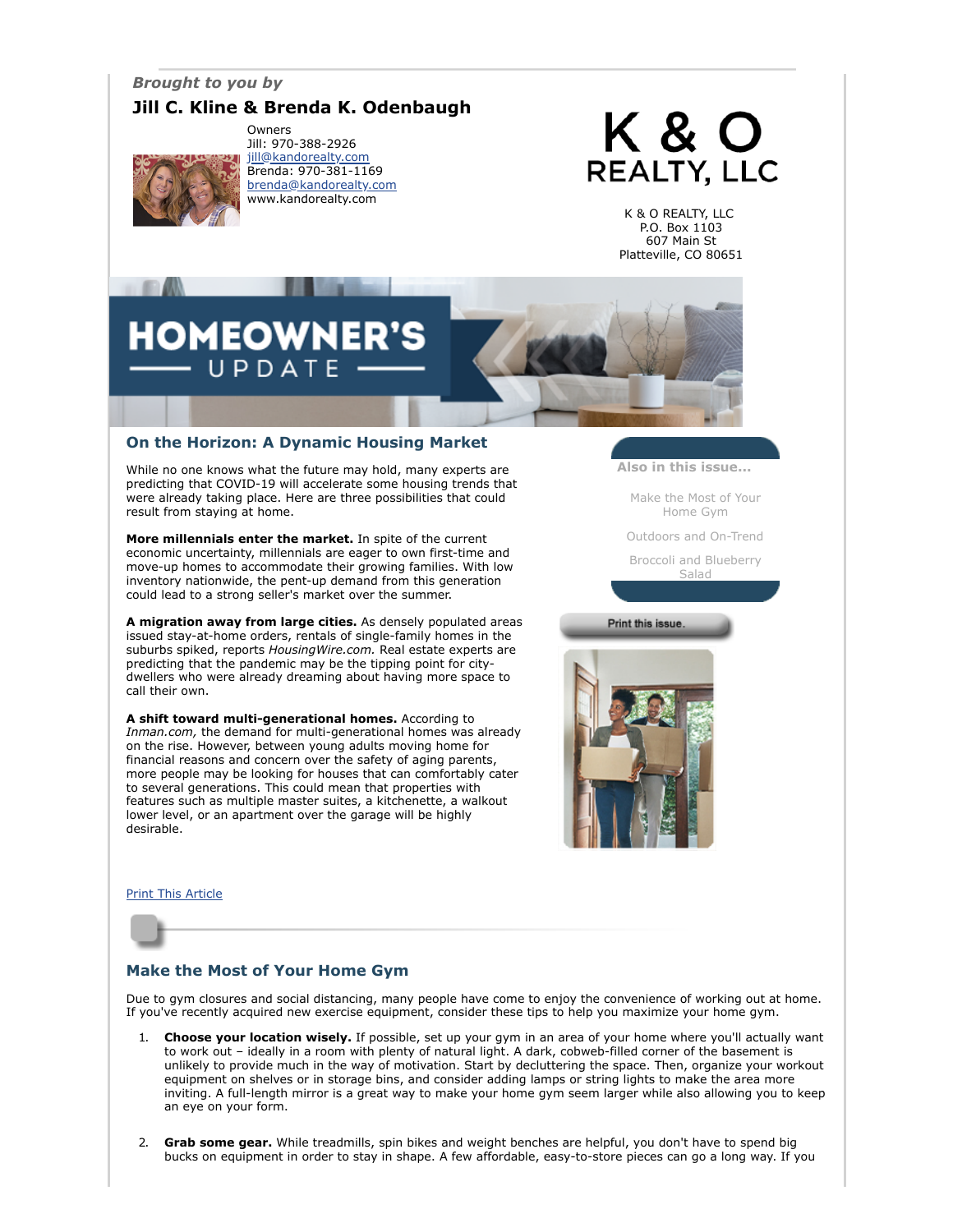haven't already, consider purchasing the following: an exercise mat, resistance bands, a jump rope, and a set of dumbbells (light, medium and heavy).

- 3. **Mix up your routine.** The options for on-demand and livestreamed classes are practically endless. Choose one or two workouts that you love, but don't be afraid to try something new as well. If you gravitate toward highimpact cardio workouts, mix up your routine with yoga. If stretching is your thing, consider adding in some weight training, or give kickboxing a try.
- 4. **Find your motivation.** What's your ultimate goal? Perhaps you want to improve your endurance, drop a few pounds, build muscle, or increase your balance and flexibility. Maybe working out improves your mood and outlook on life. Whatever drives you to exercise, try to tap into that motivation when you feel like skipping one of your workout days. No matter what your home gym looks like, one thing is for certain: The best way to make the most of it is to use it on a consistent basis.

#### [Print This Article](javascript:print();)

## <span id="page-1-0"></span>**Outdoors and On-Trend**

An inviting outdoor living space makes time spent in the fresh air even more appealing. Whether you're supervising kids playing in the yard, enjoying dinner on the patio or talking with friends late into the night, you want a space that's both attractive and comfortable. Consider these trending designs for outdoor furnishings.

**Pastel colors:** These soft, calming tones have grown in popularity in outdoor furniture design. Lighter shades make your space feel fresh and airy. Look for upholstered chairs and sofas, or embrace the trend with galvanized steel furniture painted in muted pastels.

**Flexible furnishings:** To custom-fit your space, consider using a modular sofa. Each piece can be purchased individually, making it easy to rearrange a deck or patio as your seating needs change. Other dynamic furniture, such as classy hammocks or hanging sofas, also provide both interest and comfort.

**Shade structures:** Lengthen the hours of use for your outdoor living space by installing a shade structure. Pergolas, pavilions, gazebos, and large umbrellas can all offer relief from the sun. Consider the size of your space as well as the angle of the sun throughout the day to determine which type of structure will provide the best coverage.

**Durable and attractive materials:** When choosing outdoor furniture, invest in high-quality pieces that will withstand the elements. Teak, wicker and industrial metal are all hard-wearing options, depending on your preferred design aesthetic. Metallic finishes like copper, brass, aluminum, and chrome are all on-trend, or try out a simple, matte-white metal.

**Designer string lights:** While classic strands of patio lights have been popular for some time, you'll see a greater variety on the market today. To create distinctive lighting effects, look for strands that have frosted textures or rippled glass on the globes. You can also customize the light temperature and intensity to achieve your desired ambience.

#### [Print This Article](javascript:print();)

## <span id="page-1-1"></span>**Broccoli and Blueberry Salad**

#### **Ingredients**

1½ lbs. fresh broccoli, cut into bite-size pieces 1 cup fresh blueberries ¼ cup finely chopped red onion ½ cup dried cranberries 1 large red apple, cored and cut into bite-size pieces 1 Tbsp. lemon juice

*For dressing:* 1 cup plain Greek yogurt ¼ cup honey 1 Tbsp. lemon juice 2 tsp. apple cider vinegar



#### **Directions**

In a large bowl, combine broccoli, blueberries, red onion, and cranberries. In a medium bowl, toss apple with lemon juice, then add to broccoli mixture.

In a small bowl, whisk together all dressing ingredients. Pour dressing over salad and toss gently to combine. Serve immediately, or refrigerate until serving.